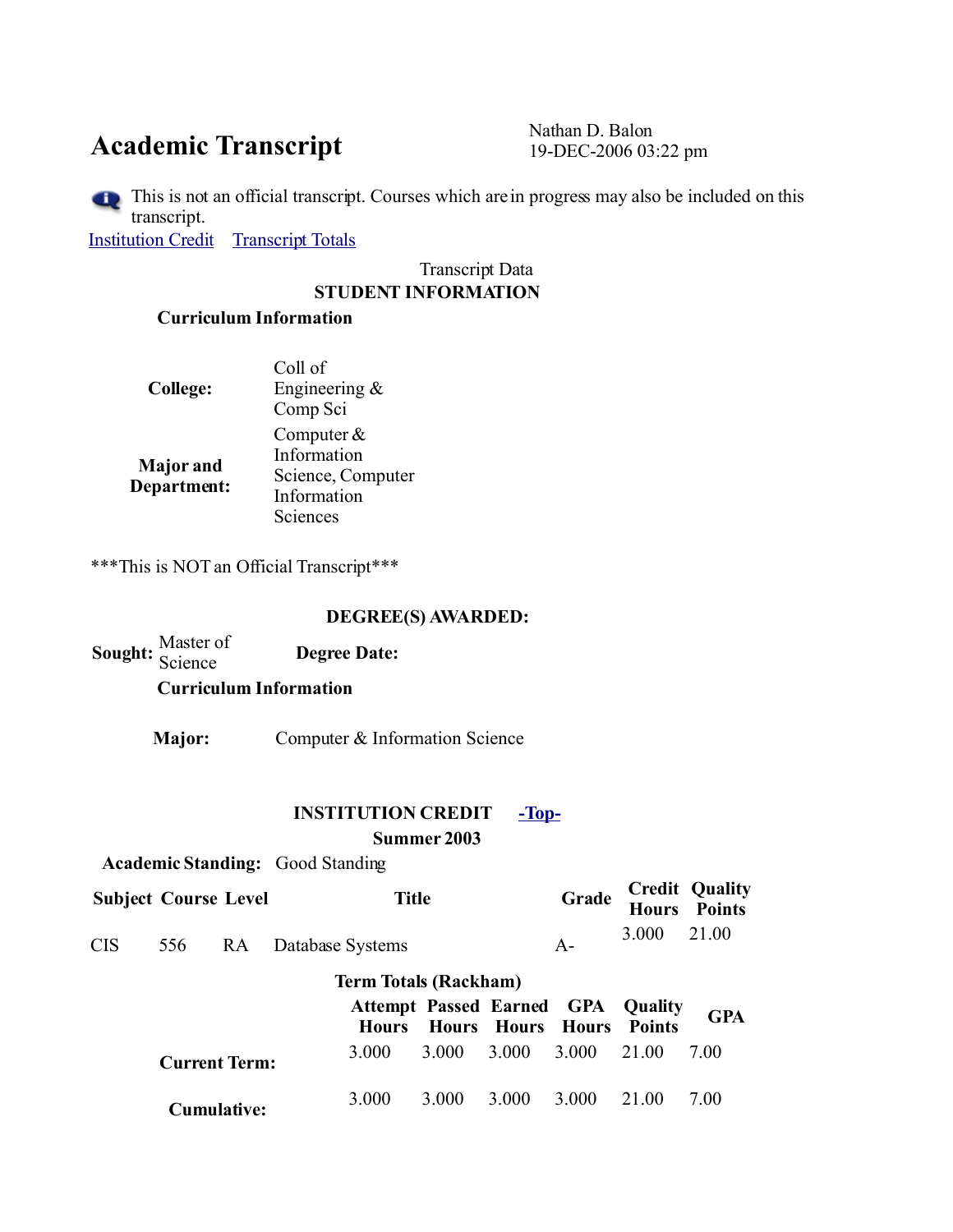## **Fall 2003 Academic Standing:** Good Standing **Subject Course Level Title Grade Credit Hours Points Quality** CIS <sup>527</sup> RA Computer Networks A+ 3.000 27.00 CIS <sup>544</sup> RA Computer and Network Security A- 3.000 21.00 IMSE 570 RA Prin of Organizational Inf Sys A 3.000 24.00 **Term Totals (Rackham) Attempt Passed Earned GPA Hours Hours Hours Hours Points GPA Quality Current Term:** 9.000 9.000 9.000 9.000 72.00 8.00 **Cumulative:** 12.000 12.000 12.000 12.000 93.00 7.75

Unofficial Transcript

#### **Winter 2004**

**Academic Standing:** Good Standing

| <b>Subject Course Level</b>  |                      |           |                                                        | <b>Title</b>                                 |                                 |                          | Grade      | <b>Hours</b>             | <b>Credit Quality</b><br><b>Points</b> |  |
|------------------------------|----------------------|-----------|--------------------------------------------------------|----------------------------------------------|---------------------------------|--------------------------|------------|--------------------------|----------------------------------------|--|
| <b>CIS</b>                   | 310                  | <b>UG</b> |                                                        | Computer Org and Assembly Lang               |                                 |                          | A          | 4.000                    | 16.00                                  |  |
| <b>CIS</b>                   | 450                  | <b>UG</b> | <b>Operating Systems</b>                               |                                              |                                 |                          | A          | 4.000                    | 16.00                                  |  |
| <b>CIS</b>                   | 576                  | RA        | Database Security                                      |                                              |                                 |                          | A          | 3.000                    | 24.00                                  |  |
| <b>Term Totals (Rackham)</b> |                      |           |                                                        |                                              |                                 |                          |            |                          |                                        |  |
|                              |                      |           | <b>Attempt Passed Earned GPA</b><br><b>Hours</b> Hours |                                              | <b>Quality</b><br><b>Points</b> | <b>GPA</b>               |            |                          |                                        |  |
|                              | <b>Current Term:</b> |           |                                                        | 3.000                                        | 3.000                           | 3.000                    | 3.000      | 24.00                    | 8.00                                   |  |
|                              | <b>Cumulative:</b>   |           |                                                        | 15.000                                       | 15.000 15.000                   |                          | 15.000     | 117.00                   | 7.80                                   |  |
|                              |                      |           |                                                        | <b>Term Totals (Undergraduate)</b>           |                                 |                          |            |                          |                                        |  |
|                              |                      |           |                                                        | <b>Attempt Passed Earned</b><br><b>Hours</b> |                                 | <b>Hours Hours Hours</b> | <b>GPA</b> | Quality<br><b>Points</b> | <b>GPA</b>                             |  |
|                              | <b>Current Term:</b> |           |                                                        | 8.000                                        | 8.000                           | 8.000                    | 8.000      | 32.00                    | 4.00                                   |  |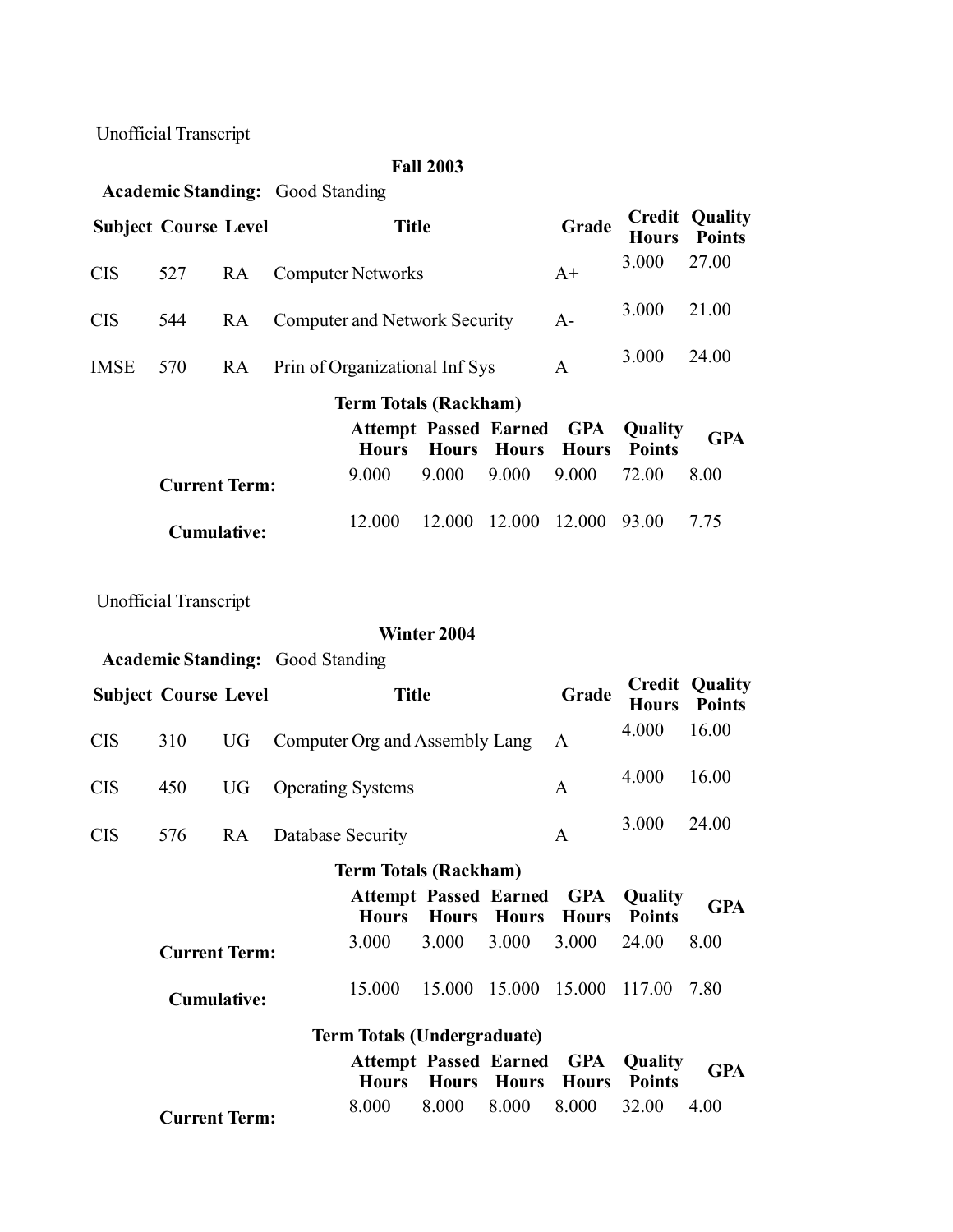| <b>Cumulative:</b> | 8.000 | 8.000 8.000 8.000 32.00 4.00 |  |  |
|--------------------|-------|------------------------------|--|--|
|                    |       |                              |  |  |

|                             |                              |           |                                         |                                              | <b>Fall 2004</b> |              |                            |                          |                                        |  |  |
|-----------------------------|------------------------------|-----------|-----------------------------------------|----------------------------------------------|------------------|--------------|----------------------------|--------------------------|----------------------------------------|--|--|
|                             |                              |           | <b>Academic Standing:</b> Good Standing |                                              |                  |              |                            |                          |                                        |  |  |
| <b>Subject Course Level</b> |                              |           |                                         | <b>Title</b>                                 |                  |              | Grade                      | <b>Hours</b>             | <b>Credit Quality</b><br><b>Points</b> |  |  |
| <b>CIS</b>                  | 550                          | <b>RA</b> |                                         | Obj-Oriet Prog and Its Applic                |                  |              | A                          | 3.000                    | 24.00                                  |  |  |
| <b>CIS</b>                  | 578                          | <b>RA</b> |                                         | <b>Advanced Operating Systems</b>            |                  |              | $A+$                       | 3.000                    | 27.00                                  |  |  |
| <b>MATH</b>                 | 116                          | <b>UG</b> | Calculus II                             |                                              |                  |              | A                          | 4.000                    | 16.00                                  |  |  |
|                             |                              |           |                                         | <b>Term Totals (Rackham)</b>                 |                  |              |                            |                          |                                        |  |  |
|                             |                              |           |                                         | <b>Attempt Passed Earned</b><br><b>Hours</b> | <b>Hours</b>     | <b>Hours</b> | <b>GPA</b><br><b>Hours</b> | Quality<br><b>Points</b> | <b>GPA</b>                             |  |  |
|                             | <b>Current Term:</b>         |           |                                         | 6.000                                        | 6.000            | 6.000        | 6.000                      | 51.00                    | 8.50                                   |  |  |
|                             | <b>Cumulative:</b>           |           |                                         | 21.000                                       | 21.000           | 21.000       | 21.000                     | 168.00                   | 8.00                                   |  |  |
|                             |                              |           |                                         | <b>Term Totals (Undergraduate)</b>           |                  |              |                            |                          |                                        |  |  |
|                             |                              |           |                                         | <b>Attempt Passed Earned</b><br><b>Hours</b> | <b>Hours</b>     | <b>Hours</b> | <b>GPA</b><br><b>Hours</b> | Quality<br><b>Points</b> | <b>GPA</b>                             |  |  |
|                             | <b>Current Term:</b>         |           |                                         | 4.000                                        | 4.000            | 4.000        | 4.000                      | 16.00                    | 4.00                                   |  |  |
|                             | <b>Cumulative:</b>           |           |                                         | 12.000                                       | 12.000           | 12.000       | 12.000                     | 48.00                    | 4.00                                   |  |  |
|                             | <b>Unofficial Transcript</b> |           |                                         |                                              |                  |              |                            |                          |                                        |  |  |
|                             | Winter 2005                  |           |                                         |                                              |                  |              |                            |                          |                                        |  |  |
|                             |                              |           | <b>Academic Standing:</b> Good Standing |                                              |                  |              |                            |                          |                                        |  |  |
|                             | <b>Subject Course Level</b>  |           |                                         | <b>Title</b>                                 |                  |              | Grade                      | п                        | <b>Credit Quality</b><br>$\sim$ Detain |  |  |

| <b>Subject Course Level</b> |     |           | Title                                                                          | Grade               | <b>Hours</b> | <b>Points</b> |
|-----------------------------|-----|-----------|--------------------------------------------------------------------------------|---------------------|--------------|---------------|
| <b>CIS</b>                  | 350 | UG        | Data Struc and Algorithm Anlys                                                 | A                   | 4.000        | 16.00         |
| <b>CIS</b>                  | 510 | <b>RA</b> | Computer Interfacing                                                           | $A -$               | 3.000        | 21.00         |
| <b>CIS</b>                  | 537 | RA        | <b>Advanced Networking</b>                                                     | $A+$                | 3.000        | 27.00         |
|                             |     |           | <b>Term Totals (Rackham)</b>                                                   |                     |              |               |
|                             |     |           | <b>Attempt Passed Earned GPA Quality</b><br><b>Hours</b> Hours<br><b>Hours</b> | <b>Hours</b> Points |              | <b>GPA</b>    |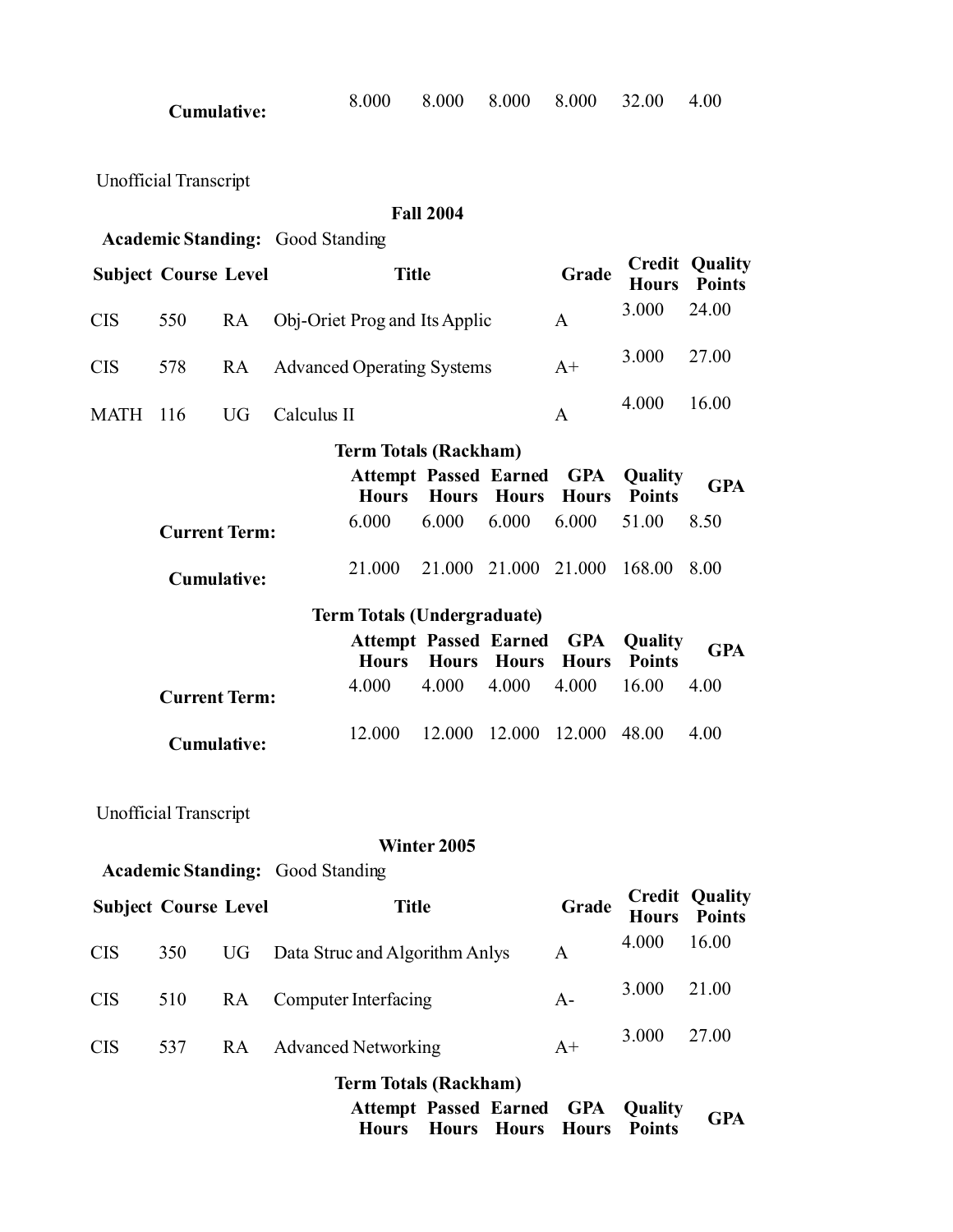| <b>Current Term:</b>                                                                   |                  | 6.000                                            | 6.000        | 6.000                | 6.000                      | 48.00                    | 8.00                                   |  |  |  |
|----------------------------------------------------------------------------------------|------------------|--------------------------------------------------|--------------|----------------------|----------------------------|--------------------------|----------------------------------------|--|--|--|
| <b>Cumulative:</b>                                                                     |                  | 27.000                                           |              | 27.000 27.000 27.000 |                            | 216.00                   | 8.00                                   |  |  |  |
|                                                                                        |                  | <b>Term Totals (Undergraduate)</b>               |              |                      |                            |                          |                                        |  |  |  |
|                                                                                        |                  | <b>Attempt Passed Earned</b><br><b>Hours</b>     | <b>Hours</b> | <b>Hours</b>         | <b>GPA</b><br><b>Hours</b> | Quality<br><b>Points</b> | <b>GPA</b>                             |  |  |  |
| <b>Current Term:</b>                                                                   |                  | 4.000                                            | 4.000        | 4.000                | 4.000                      | 16.00                    | 4.00                                   |  |  |  |
| <b>Cumulative:</b>                                                                     |                  | 16.000                                           | 16.000       | 16.000               | 16.000                     | 64.00                    | 4.00                                   |  |  |  |
| <b>Unofficial Transcript</b><br>Winter 2006<br><b>Academic Standing:</b> Good Standing |                  |                                                  |              |                      |                            |                          |                                        |  |  |  |
| <b>Subject Course Level</b>                                                            |                  | <b>Title</b>                                     |              |                      | Grade                      | <b>Hours</b>             | <b>Credit Quality</b><br><b>Points</b> |  |  |  |
| <b>CIS</b><br>695<br><b>RA</b>                                                         | Master's Project |                                                  |              |                      | $A+$                       | 3.000                    | 27.00                                  |  |  |  |
|                                                                                        |                  | <b>Term Totals (Rackham)</b>                     |              |                      |                            |                          |                                        |  |  |  |
|                                                                                        | <b>Hours</b>     | <b>Attempt Passed Earned GPA</b><br><b>Hours</b> | <b>Hours</b> | <b>Hours</b>         | Quality<br><b>Points</b>   |                          | <b>GPA</b>                             |  |  |  |
| <b>Current Term:</b>                                                                   | 3.000            | 3.000                                            | 3.000        | 3.000                | 27.00                      | 9.00                     |                                        |  |  |  |
| <b>Cumulative:</b>                                                                     | 30.000           | 30.000                                           | 30.000       | 30.000               | 243.00                     | 8.10                     |                                        |  |  |  |

| <b>TRANSCRIPT TOTALS (RACKHAM)</b> -Top- |              |                                                                             |       |       |      |      |            |  |  |
|------------------------------------------|--------------|-----------------------------------------------------------------------------|-------|-------|------|------|------------|--|--|
|                                          | <b>Hours</b> | <b>Attempt Passed Earned GPA Quality</b><br><b>Hours Hours Hours Points</b> |       |       |      |      | <b>GPA</b> |  |  |
| <b>Total Institution:</b>                | 30 000       | 30.000 30.000 30.000 243.00 8.10                                            |       |       |      |      |            |  |  |
| <b>Total Transfer:</b>                   | 0.000        | 0.000                                                                       | 0.000 | 0.000 | 0.00 | 0.00 |            |  |  |
| Overall:                                 | 30.000       | 30.000 30.000 30.000 243.00 8.10                                            |       |       |      |      |            |  |  |

Unofficial Transcript

**TRANSCRIPTTOTALS (UNDERGRADUATE) [-Top-](https://web-sis.umd.umich.edu/pls/prod/bwskotrn.P_ViewTran#top)Attempt Passed Earned GPA Quality Hours Hours Hours Hours Points GPA**